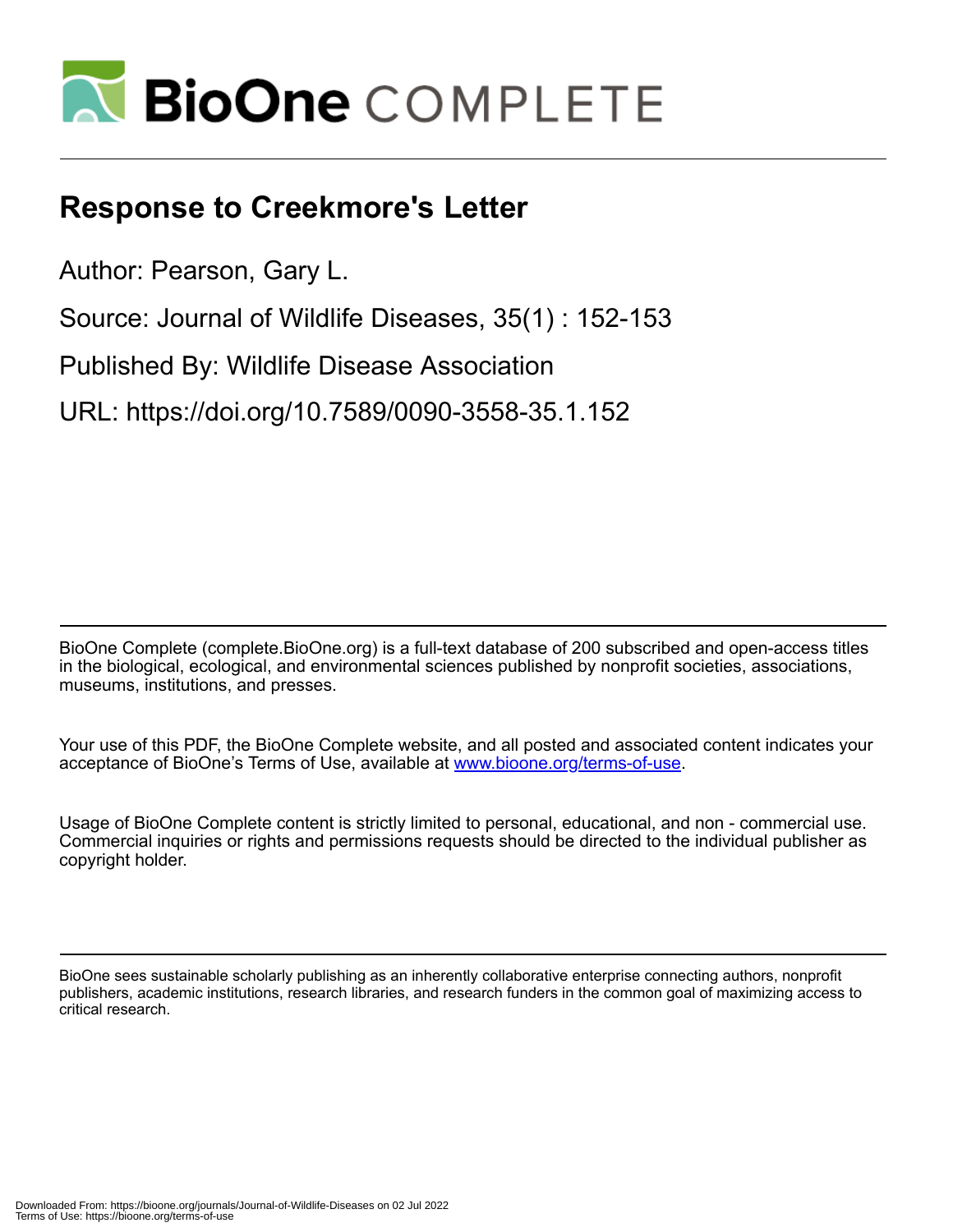## **RESPONSE TO LETTER TO THE EDITOR . . .**

## **Response to Creekmore's Letter**

I certainly do not dispute Mr. Creekmore's characterization of the debate over the significance of duck plague in wild waterfowl as ''politically charged,'' or his statement that, ''How we as an organization choose to deal with these factors has a direct bearing on the future growth and success of the Wildlife Disease Association.'' However, it is difficult to respond specifically to his abstract and unsubstantiated charge that my review of *Diseases of Wild Waterfowl*, 2nd Edition, is inappropriate because I used it to air my ''personal views'' on duck plague, which he claims lack objectivity, distract the reader, do a disservice to Dr. Wobeser and his work, and ''undermine the integrity of both the Journal of Wildlife Diseases and the Wildlife Disease Association itself.'' Nevertheless, because Mr. Creekmore's complaint appears to focus on what he perceives to be the presentation of my ''personal views'' on duck plague, it may be helpful to examine this allegation in greater detail.

I want to emphasize that duck plague not only is the first disease considered in the book, but its 13 pages of text (pp. 15–27) are equaled only by those for avian cholera (pp. 57–69) and botulism (pp. 149–161). In addition, Dr. Wobeser himself uses duck plague three times in the Introduction to illustrate such concepts as the heterogeneity of waterfowl in their response to diseases (p. 2), the exchange of diseases between wild and domestic waterfowl (p. 6), and ''an exaggerated fire-fighting response'' to diseases in waterfowl (p. 11). Clearly, therefore, duck plague is an appropriate topic for inclusion in a review of the book.

My first statement dealing with duck plague was a quotation from the book about the potential for the exchange of diseases between wild and domestic waterfowl and the notation that Dr. Wobeser cites duck plague as an example where such exchange occurs. These are not my personal views but statements that are verifiable by reading pp. 5 and 6 of the book. My next comment was that Dr. Louis Leibovitz has pointed out that duck plague serves as an excellent model for the study of the interchange of other diseases among different waterfowl groups—again, not my personal view but a statement that is verifiable by reading Dr. Leibovitz's paper.

Next I cited Dr. Wobeser's comments about the need to begin analyzing the accumulated data on waterfowl diseases. To illustrate Dr. Wobeser's point, I quoted his statement that ''a single die-off of about 50,000 birds . . . would

likely be insignificant for the continental Mallard population,'' and I noted from p. 15 of his book that the total recognized losses of wild waterfowl on North America from duck plague over the past three decades have been fewer than 50,000 birds, about 42,000 of which were mallards. Thus, these loss figures are not my personal views, they are well-documented (Leibovitz, 1968; Friend and Pearson, 1973; Pearson and Cassidy, 1997), and they frequently have been cited by Mr. Creekmore's colleagues at the National Wildlife Health Center (NWHC) (Brand and Docherty, 1984, 1988; Brand, 1987; Friend, 1992; Friend and Cross, 1995). My subsequent statement that nowhere in the book is there the citation of a reference discussing the impact of duck plague on wild waterfowl populations again is not a personal view but a fact that can be verified by reading the book.

In my final comments regarding duck plague, I simply quoted Dr. Wobeser's statement about the usual approach to duck plague epizootics being an example of an ''exaggerated fire-fighting response,'' and I noted that the only citation for control measures in epizootics in urban areas (Nettles and Thorne, 1988) recommends this same kind of response. Finally, I said that the discussion of control measures for duck plague epizootics in wild waterfowl is limited to two sentences with no evaluation of the results. These again are not my personal views but statements verifiable by reading pp. 11 and 27 of the book and the 1988 paper by Nettles and Thorne, the latter of which, their claims of authorship notwithstanding, actually was drafted by the NWHC (Thorne and Nettles, 1987).

Mr. Creekmore's charge that publication of what he claims is a "politically contentious" review ''serves to undermine the integrity of both the Journal of Wildlife Diseases and the Wildlife Disease Association'' also warrants further examination. In this context, it is important to recognize that it is the NWHC itself which has been principally responsible for politicizing the duck plague issue. In fact, within only 8 yrs after the NWHC was established, duck plague already had become so controversial that, in 1982, the Director of the Fish and Wildlife Service appointed a panel of independent experts to examine the issues, including the status of duck plague in wild waterfowl. The Wildlife Disease Association (WDA) selected Dr. Louis Leibovitz, a recognized world authority on duck plague, as its representative on the panel. The Fish and Wildlife Service accepted the panel's report, which concluded that duck plague exists in both captive and wild waterfowl populations and rec